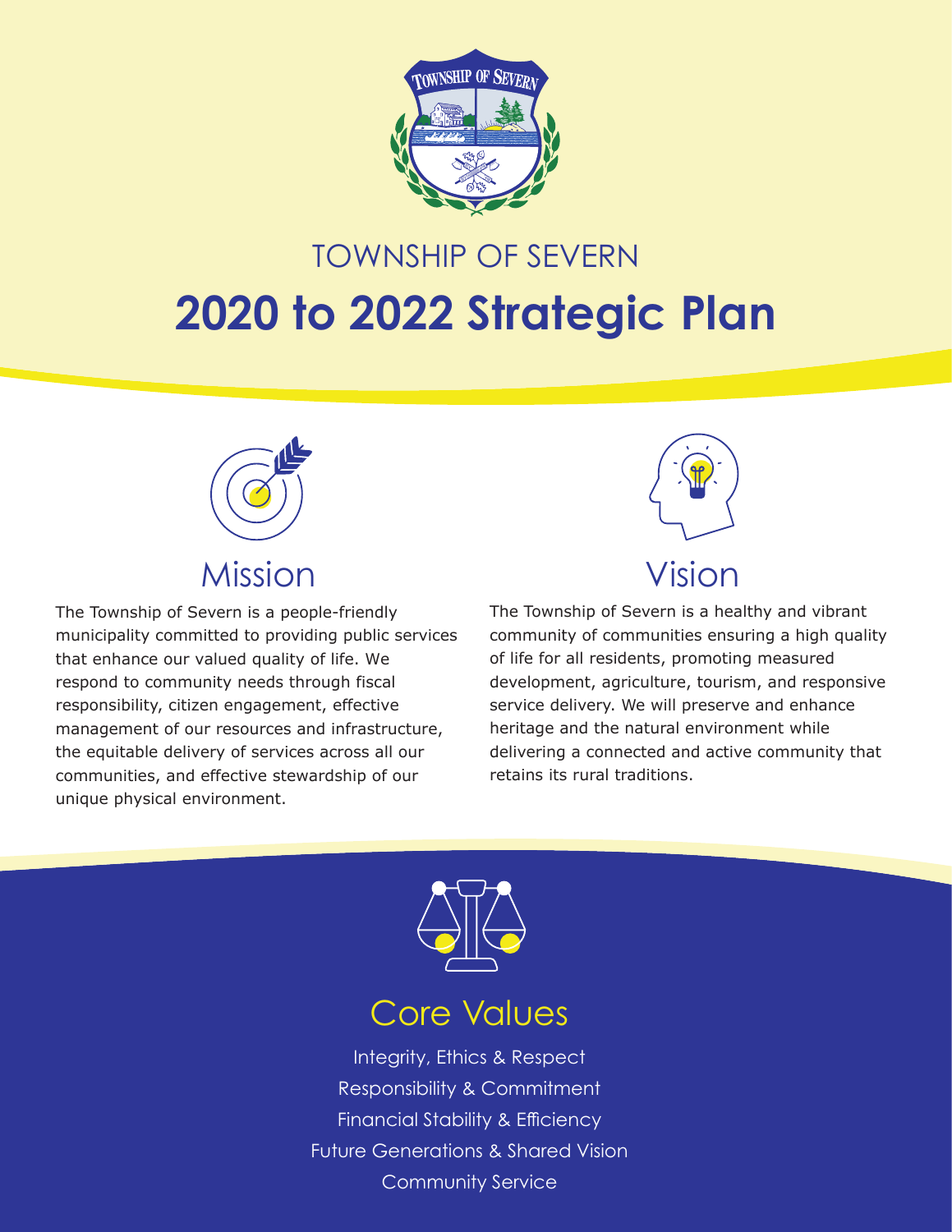# **Communications**

### **Goal**

- To enhance both internal and external communications to ensure Township
	-

- 
- 
- 



residents have the right information about municipal services.

### **Actions**

**3.1.** Hire a Communications Officer to improve both the quantity and quality of Township Communications.

- **a.** Improve use of social media.
- **b.** Highlight and promote community events and highlights.
- **c.** Enhance public notices and newsletters.
- **d.** Engage in promotion of the Township.
- **3.2.** Develop an updated website and ensure continual updating.
- **3.3.** Provide regular highlights of Council meetings on website.

**3.4.** Develop plain language publications (web and print) to convey technical messages such as Planning application requirements.

**3.5.** Improve public access to Township Council Agendas, Minutes and By-Laws.

**3.6.** Install an Electronic Sign Board outside the Township Administrative Building to advertise Public Meetings, Road Closures, and other Township or community information.



- 
- 
- 
- 
- 
- 
- 

## **Asset Management**

### Goal

To ensure the Township is funding replacement, rehabilitation and renewal of assets using an evidenced-based approach to ensure limited Township funds are allocated in the most efficient manner.

#### Actions

**4.1.** Ensure adequate contributions to reserves on an annual basis to ensure appropriate funding is available to replace infrastructure when required.

**4.2.** Prepare a full inventory (including GIS location where appropriate) and detailed Asset Management Plan.

1.4. Develop and implement a septic reinspection program.

# Strategic **Directions**

**4.3.** Complete a long-term capital plan.

**4.4.** Integrate the Asset Management Plan and capital plan into the annual budget process.

# **Community Safety & Well-Being**

### **Goal**

To enhance quality of life for residents.

### **Actions**

**2.1.a.** Complete Community Safety and Well-Being Plan required under Bill 175, Safer Ontario Act, 2018, by January 1, 2021, in conjunction with the City of Orillia and the Townships of Oro-Medonte and Ramara.

**2.1.b.** Implement recommendations where financially feasible.

**2.2.a.** Create Police Coordination Group with Township partners policed by the Orillia OPP detachment to look at issues such as areas of concerns due to excess speed, collision history or resident complaints.

> **2.2.b.** Ensure frequent communication from the Detachment Commander.

# **Level of Service**

### **Goal**

Maintain or enhance Township levels of service to ensure resident expectations are met, ensuring the Township is appropriately resourced to provide the desired service levels.

#### **Actions**

**1.1.** Follow the capital plan in place to address backlog of roads maintenance with a goal of demonstrating improvement to roads infrastructure as measured by the pavement condition index.

**1.2.** Complete the Recreation Master Plan to enhance and promote the mental and physical well-being of our residents.

**1.3.** Implement tools to simplify the Planning and Building applications processes including providing more online services.